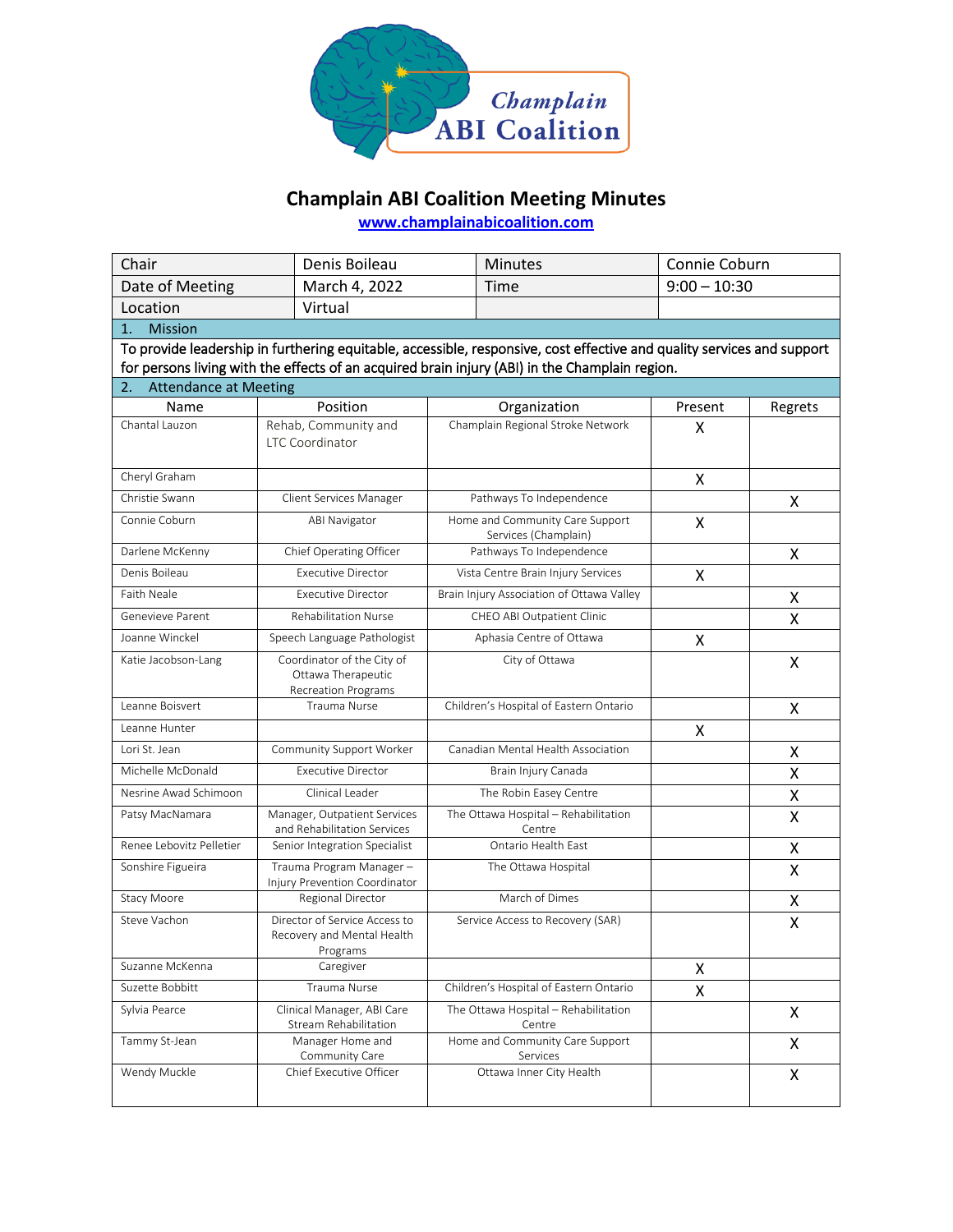| <b>CHAMPLAIN ABI COALITION - MINUTES OF MEETING</b>                                                                                                                                                                                                                                                                                                                                                                                                                                                                                                                           |               |            |  |  |
|-------------------------------------------------------------------------------------------------------------------------------------------------------------------------------------------------------------------------------------------------------------------------------------------------------------------------------------------------------------------------------------------------------------------------------------------------------------------------------------------------------------------------------------------------------------------------------|---------------|------------|--|--|
| 3.<br>Agenda and Notes, Decisions and Issues                                                                                                                                                                                                                                                                                                                                                                                                                                                                                                                                  |               |            |  |  |
| Topic                                                                                                                                                                                                                                                                                                                                                                                                                                                                                                                                                                         | Owner         | Time       |  |  |
| Welcome, introductions, agenda and minutes approval                                                                                                                                                                                                                                                                                                                                                                                                                                                                                                                           | Denis         | 7 minutes  |  |  |
| Presentation: Model of Housing/Care for Acquired Brain Injury<br>Ms. Budd reviewed the housing model that is a collaboration between Mind<br>Forward and long term care facilities. The goals of the program included:                                                                                                                                                                                                                                                                                                                                                        | Ashley Budd   | 20 minutes |  |  |
| maintaining a client in a consistent residence; increased recreation<br>opportunities for clients; decreasing the need for relocation of residents due<br>to behaviours; and offering support to caregivers.                                                                                                                                                                                                                                                                                                                                                                  |               |            |  |  |
| At the present time, Allendale Long Term Care has behavioural staff<br>embedded within the facility to provide consultation, education, Day Program<br>services and staff augmentation. There are neurobehavioral support workers<br>in this facility 12 hours per day. Mindforward is progressing with other<br>partnerships to address various levels behavioural intervention. Ms. Budd<br>noted that the population consisted of moderate to severe traumatic brain<br>injury. Ms. Budd noted that Keitha McNeil can be contacted regarding the<br>funding formula model. |               |            |  |  |
| Discussion took place regarding developing a working group in the Champlain<br>region to explore this model. Mr. Boileau will be sending out an email for<br>interested parties to join this working group.                                                                                                                                                                                                                                                                                                                                                                   |               |            |  |  |
| The slide presentation is attached for review.                                                                                                                                                                                                                                                                                                                                                                                                                                                                                                                                |               |            |  |  |
| <b>System Navigator Report:</b><br>Home and Community Care Support Services                                                                                                                                                                                                                                                                                                                                                                                                                                                                                                   | Connie Coburn | 10 minutes |  |  |
| Connie expressed appreciation to Suzanne McKenna for returning from                                                                                                                                                                                                                                                                                                                                                                                                                                                                                                           |               |            |  |  |
| retirement to assist during the transition period. During this time the ABI<br>Application has been updated to reflect the change in the ABI System<br>Navigator as well as the addition of the roommate registry to the application.                                                                                                                                                                                                                                                                                                                                         |               |            |  |  |
| The updated application is attached to these minutes and has been sent out to<br>referral sources.                                                                                                                                                                                                                                                                                                                                                                                                                                                                            |               |            |  |  |
| There continues to be a constant flow of calls/referrals from social workers,<br>occupational therapists, court workers, mental health workers, caregivers,<br>care coordinators, community agencies and survivors. This often leads to<br>applications for community brain injury services.                                                                                                                                                                                                                                                                                  |               |            |  |  |
| The next meeting for the ABI System Navigators will be March 7, 2022, and in<br>the meantime there have been informal meetings with the System Navigators<br>from the various LHIN regions.                                                                                                                                                                                                                                                                                                                                                                                   |               |            |  |  |
| Housing:<br>Funding proposals were submitted by Pathways To Independence, Vista<br>Centre Brain Injury Services and March of Dimes in response to the recent<br>request for proposals.                                                                                                                                                                                                                                                                                                                                                                                        |               |            |  |  |
|                                                                                                                                                                                                                                                                                                                                                                                                                                                                                                                                                                               |               |            |  |  |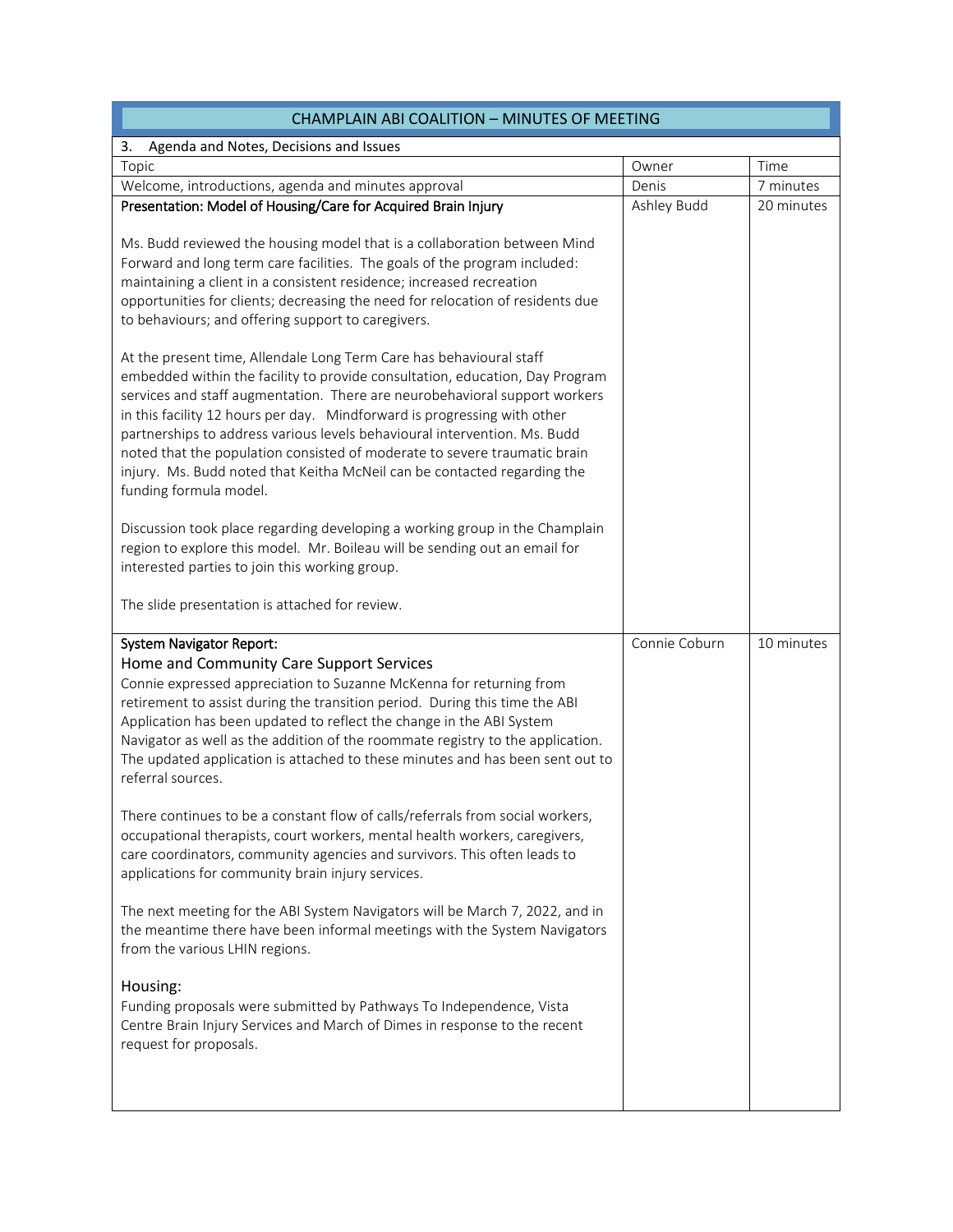| <b>CHAMPLAIN ABI COALITION - MINUTES OF MEETING</b>                                                                                                                                                                                                                                                                                                                                                                                                                                                                                                                                                                                                                 |               |           |
|---------------------------------------------------------------------------------------------------------------------------------------------------------------------------------------------------------------------------------------------------------------------------------------------------------------------------------------------------------------------------------------------------------------------------------------------------------------------------------------------------------------------------------------------------------------------------------------------------------------------------------------------------------------------|---------------|-----------|
| <b>BIAOV</b><br>BIAOV has recently hired a part time recreation program coordinator, Katie<br>Hoferek. BIAOV is expanding their programming as of March 2022 to include a<br>Women's Support Group, a Social Group, an accessible exercise program as<br>well as a music program.                                                                                                                                                                                                                                                                                                                                                                                   |               |           |
| Brain Injury Canada<br>Brain Injury Canada is working on a number of initiatives including education<br>for staff working in the justice system, resources for families of brain injured<br>individuals, advocacy for a hidden disability symbol, a low cost e-course for<br>health care providers as well as online community supports.                                                                                                                                                                                                                                                                                                                            |               |           |
| Other:<br>The John Howard Society has launched a free online training hub to support<br>frontline staff in navigating the justice system as they assist clients.                                                                                                                                                                                                                                                                                                                                                                                                                                                                                                    |               |           |
| Printable resources available through ABI Justice were discussed.                                                                                                                                                                                                                                                                                                                                                                                                                                                                                                                                                                                                   |               |           |
| Ms. Winckel noted that Communication Disabilities Access Canada has<br>volunteer resources including Speech Language Pathologists to serve as<br>intermediaries in justice environment.                                                                                                                                                                                                                                                                                                                                                                                                                                                                             |               |           |
| As we are coming up on tax time, discussion took place regarding free tax<br>clinics for clients that are seeking support.                                                                                                                                                                                                                                                                                                                                                                                                                                                                                                                                          |               |           |
| <b>Upcoming Training:</b>                                                                                                                                                                                                                                                                                                                                                                                                                                                                                                                                                                                                                                           |               |           |
| Canadian Concussion Centre (CCC) Webinars - Education and Support Series for people<br>with persisting concussion symptoms.                                                                                                                                                                                                                                                                                                                                                                                                                                                                                                                                         |               |           |
| Brain Injury Canada Conference May 25 and 26, 2022.                                                                                                                                                                                                                                                                                                                                                                                                                                                                                                                                                                                                                 |               |           |
| For Caregivers:<br>Able2Grow: Smooth Transitions - Helping Your Family through Daily Routines<br>– Grow Education Series.                                                                                                                                                                                                                                                                                                                                                                                                                                                                                                                                           |               |           |
| The Royal - Caring For Caregivers Series                                                                                                                                                                                                                                                                                                                                                                                                                                                                                                                                                                                                                            |               |           |
| <b>PABIN Update:</b><br>At the last meeting of PABIN (Provincial ABI Network) half of the meeting was<br>devoted to the housing issue. Some representatives from KPMG requested an<br>hour to discuss the issue of housing for those with an ABI throughout Ontario.<br>Their report will be sent to the Ministry of Health. Some of the key points<br>mentioned were<br>The lack of housing but also appropriate housing,<br>1)<br>Housing is required in all of Ontario and not just in some areas,<br>2)<br>Specialized housing and services are concentrated in one region<br>3)<br>and that is a deterrent for many clients requiring specialized<br>services, | Denis Boileau | 5 minutes |
| There is a need to consider housing for different cases of ABI,<br>4)<br>(mild, moderate, and severe)                                                                                                                                                                                                                                                                                                                                                                                                                                                                                                                                                               |               |           |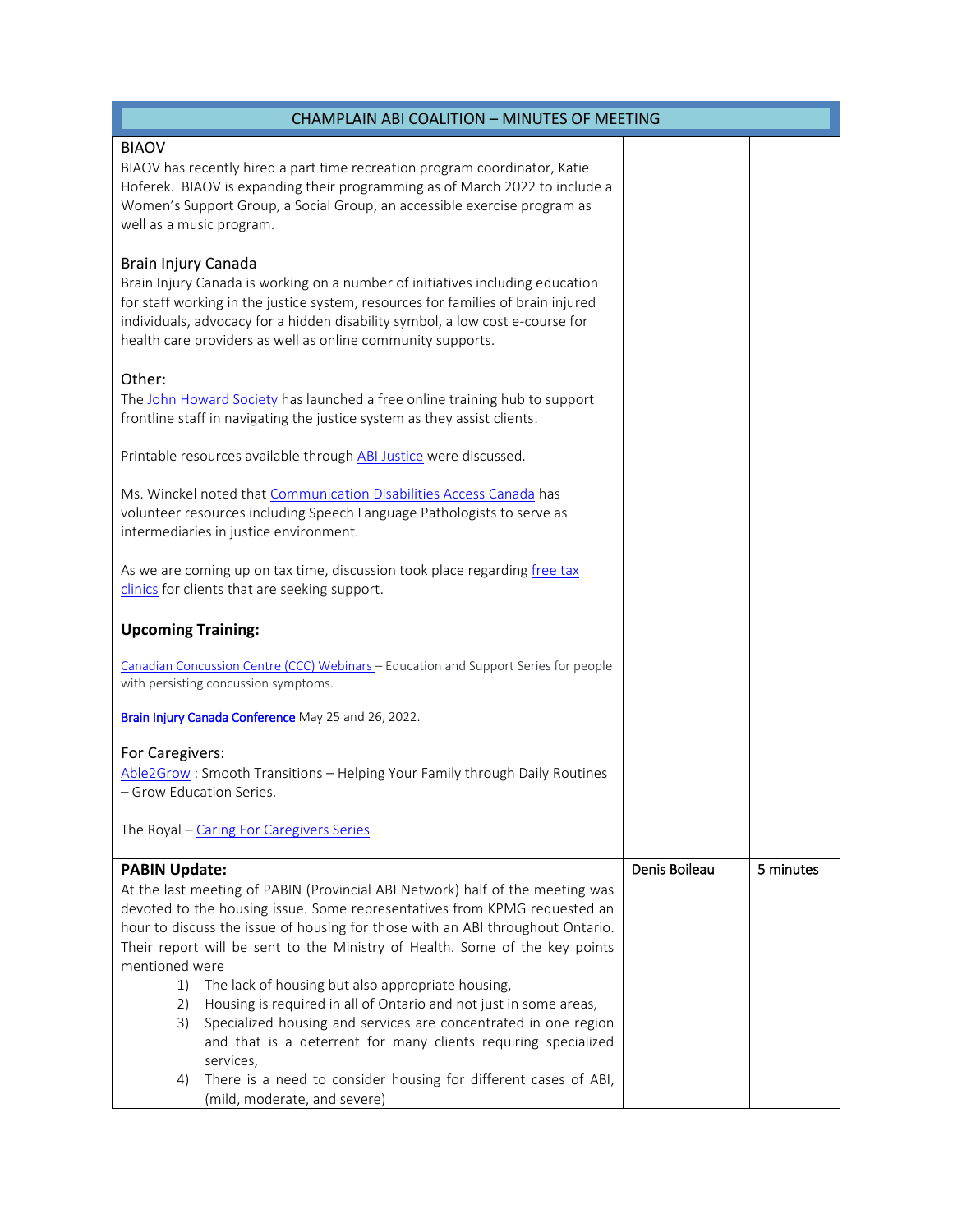| CHAMPLAIN ABI COALITION - MINUTES OF MEETING                                                                                                                                                                                                                                                                                                                                                                                                                                                                                                                                                                                                                                                                                                         |     |            |  |  |
|------------------------------------------------------------------------------------------------------------------------------------------------------------------------------------------------------------------------------------------------------------------------------------------------------------------------------------------------------------------------------------------------------------------------------------------------------------------------------------------------------------------------------------------------------------------------------------------------------------------------------------------------------------------------------------------------------------------------------------------------------|-----|------------|--|--|
| Housing younger ABI clients in long-term care homes is<br>5)<br>unacceptable,<br>Clients are kept in the hospital setting due to a lack of housing but<br>6)<br>this ensures a financial strain and drain on the system.                                                                                                                                                                                                                                                                                                                                                                                                                                                                                                                             |     |            |  |  |
| The TBI report card project is working to finalize the report card for this year<br>and hopefully this will be done by March 2022. The release of the report card is<br>slated for June 2022 as it is Brain Injury Awareness month.                                                                                                                                                                                                                                                                                                                                                                                                                                                                                                                  |     |            |  |  |
| Member Updates:<br>Vista:                                                                                                                                                                                                                                                                                                                                                                                                                                                                                                                                                                                                                                                                                                                            | All | 20 minutes |  |  |
| The resumption of the in-person Day program has resumed as well<br>i)<br>as in-home visits. Everyone will follow the established Covid<br>protocols as the services are delivered. VCBIS will continue with<br>Covid protocols until the end of March and re-evaluate these<br>afterwards.<br>$\mathsf{ii}$<br>VCBIS as well as another agency partnered to submit a proposal<br>for the housing proposal put forth by Health Ontario East.<br>The residence will welcome a new occupant shortly. A committee<br>iii)<br>was formed of a resident staff, an employee, a caregiver and a<br>management representative to evaluate the submissions<br>received.<br>The management is looking into dedicating one of the beds as a<br>transitional bed. |     |            |  |  |
| Champlain Regional Stroke Network:<br>Ms. Lauzon reviewed the three active projects currently taking place through<br>Champlain Regional Stroke Network, peer support, post stroke community<br>exercise program, and stroke education for personal support workers.<br>Ms. Lauzon reviewed that March of Dimes has three after stroke programs in                                                                                                                                                                                                                                                                                                                                                                                                   |     |            |  |  |
| existence in Ontario and that they are currently hiring one staff member for<br>the 2022/2023 year to bring the program to the Champlain region.                                                                                                                                                                                                                                                                                                                                                                                                                                                                                                                                                                                                     |     |            |  |  |
| Ms. Lauzon reviewed that due to Covid-19, the post stroke community<br>exercise program transitioned to a virtual platform but that they are offering<br>this program 3 times per week with 4 different groups. Ms. Lauzon reviewed<br>that participants are providing positive feedback.                                                                                                                                                                                                                                                                                                                                                                                                                                                            |     |            |  |  |
| Ms. Lauzon reviewed the stroke education program which is being provided to<br>personal support workers being trained through Algonquin College. Student<br>feedback was that their confidence has increased as a result of the training.<br>Training is being developed and provided by the Best Practise Team.                                                                                                                                                                                                                                                                                                                                                                                                                                     |     |            |  |  |
| There are three other programs being developed through the Champlain<br>Regional Stroke Network, and further information will be provided in future<br>meetings as these programs develope.                                                                                                                                                                                                                                                                                                                                                                                                                                                                                                                                                          |     |            |  |  |
| Aphasia Centre:<br>Ms. Winckel reviewed that the Aphasia Centre has hired a new bilingual social<br>worker. Therapies continue to be virtual at this time with the plan to                                                                                                                                                                                                                                                                                                                                                                                                                                                                                                                                                                           |     |            |  |  |